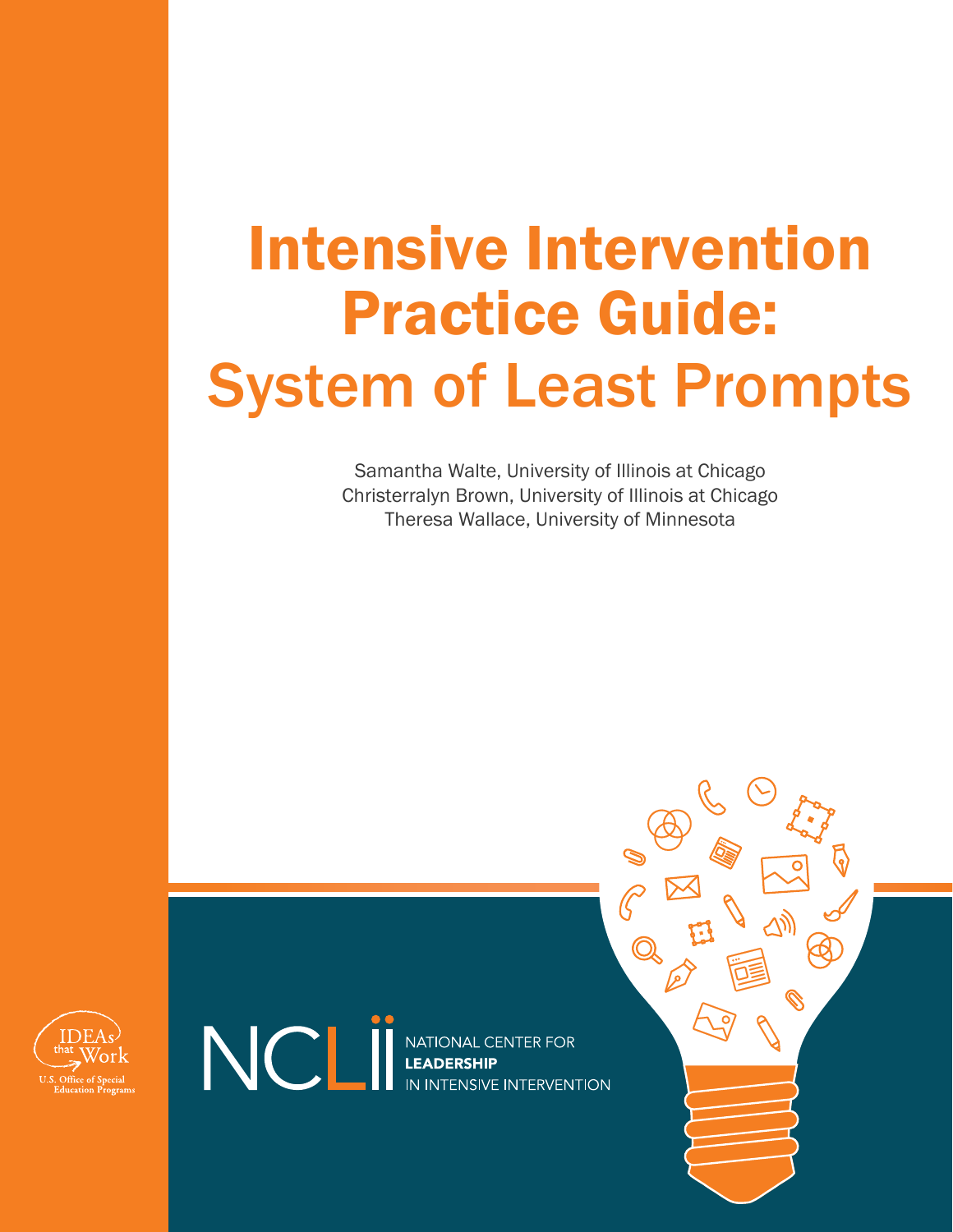This project was supported in part by Grant H325H140001 from the U.S. Department of Education, Office of Special Education Programs (OSEP). Opinions expressed herein are those of the authors and do not necessarily represent the position of the U.S. Department of Education, and no official endorsement by it should be inferred.

This product is public domain. Authorization to reproduce it in whole or in part is granted. Although permission to reprint this publication is not necessary, the citation should be: Walte, S., Brown, C., & Wallace, T. (2017). Practice Guide: System of Least Prompts. Washington, DC: US Department of Education, Office of Special Education Programs.

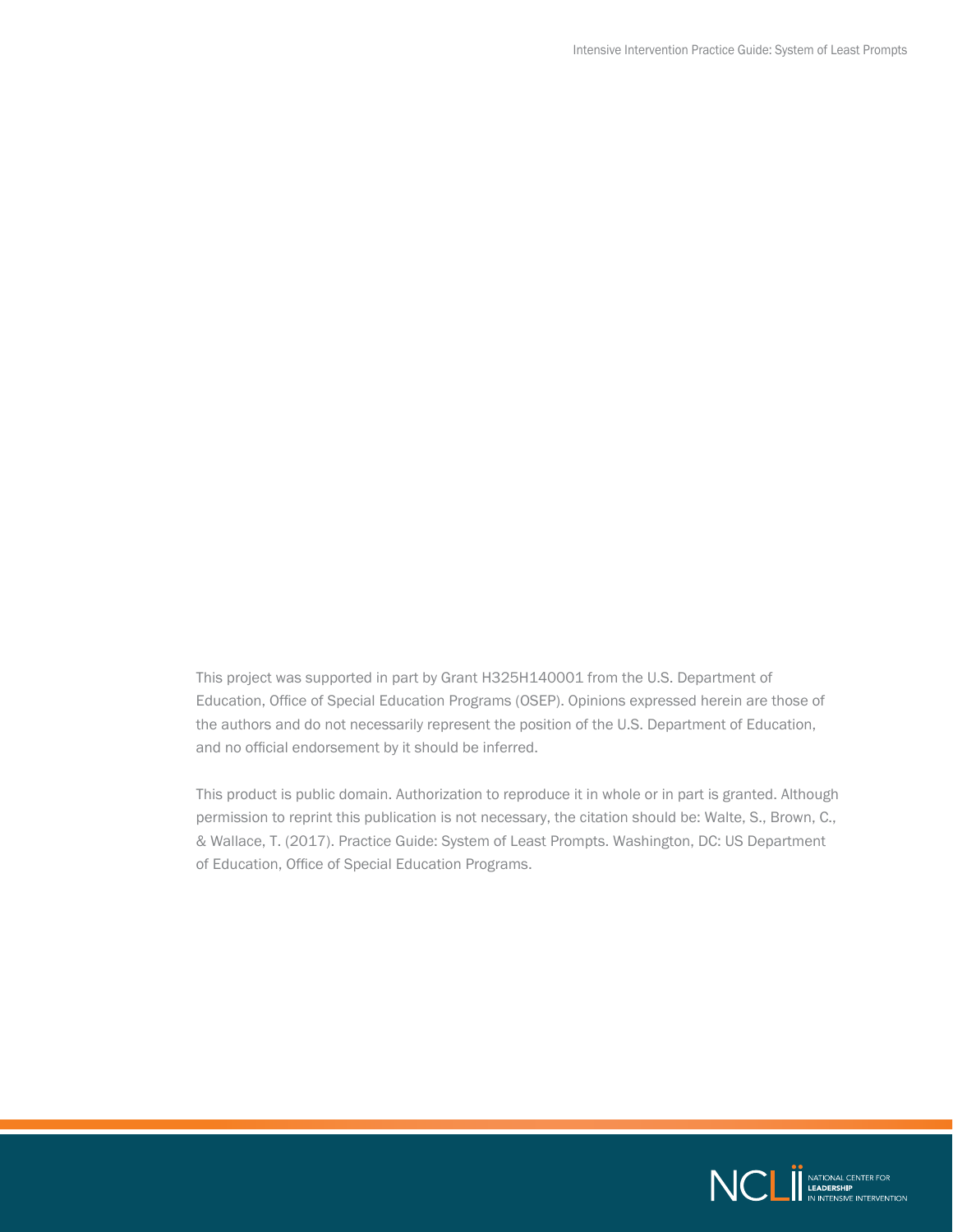## **Contents**

| How adequate is the research knowledge base?  8 |  |
|-------------------------------------------------|--|
|                                                 |  |
|                                                 |  |
|                                                 |  |
|                                                 |  |

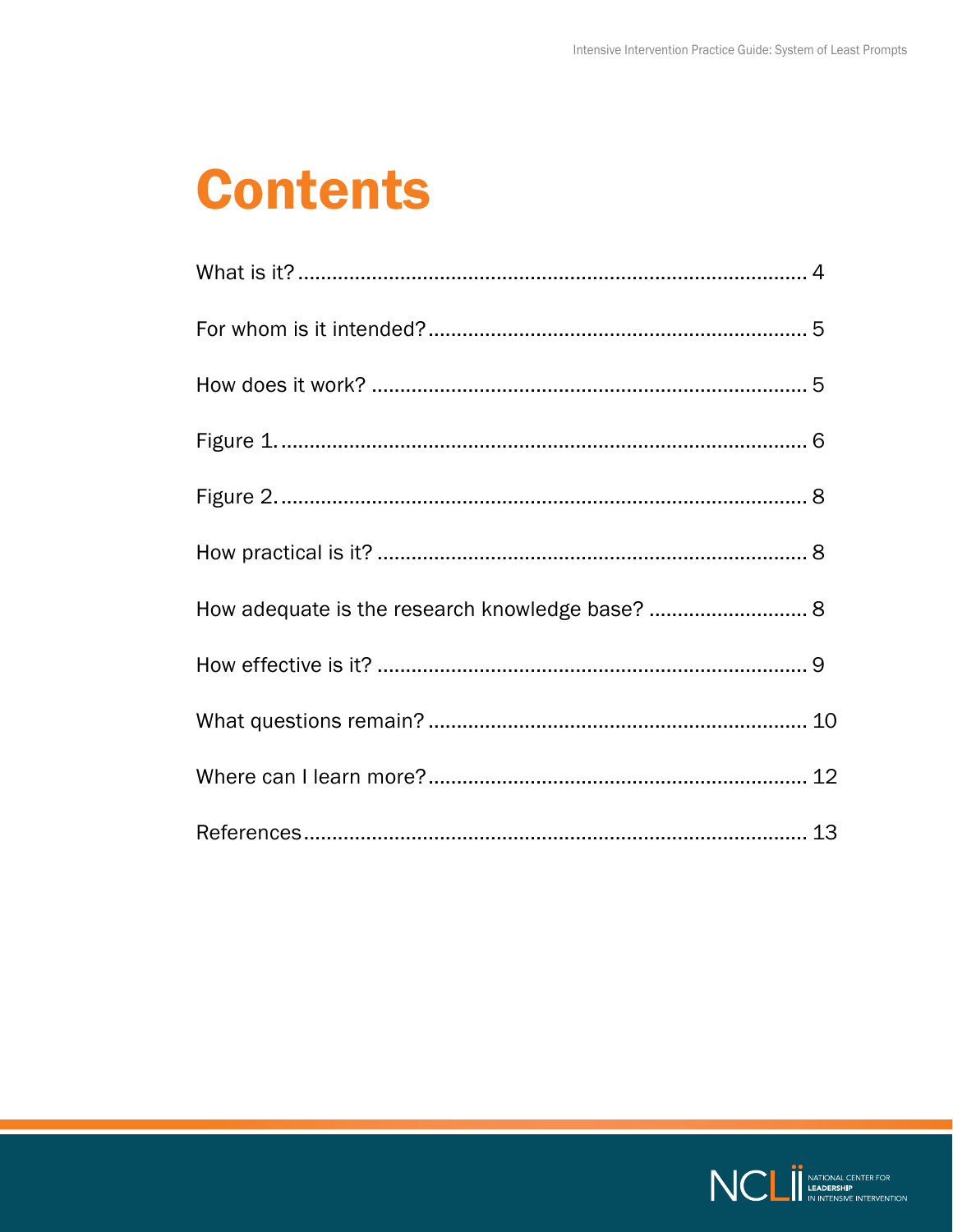### <span id="page-3-0"></span>What is it?

Research and experience show that all learners, regardless of diagnosis, need frequent practice and feedback to develop useful skills (MacDuff, Krantz, & McClannahan, 2001). Educators are tasked with helping all students learn new skills and rewarding their efforts when they succeed. However, students with a diagnosis such as autism often do not learn from common everyday events or interactions with peers. These students may not immediately respond to natural cues such as spoken instruction, leaving educators to determine how to effectively teach adequate communication skills. Teachers need to help students display new functional responses, provide frequent and immediate feedback, and allow many opportunities for skills to be practiced and generalized across multiple settings. All of this must be done in such a way as to ensure that the skills can be performed independently, without extra cues from others (MacDuff, et al., 2001).

In this *Current Practice Alert*, we investigate the system of least prompts (SLP), which is also referred to as least-to-most *prompting* and increasing assistance (Neitzel & Wolery, 2009). SLP is a systematic prompting procedure in which an instructor provides increasing assistance to an individual until they provide the intended response. The ideology behind SLP is the assumption of the individual's competence with the particular skill and that it is valuable for them to have the opportunity to perform the skill independently. Though the instructor presumes the individual can accomplish the task without additional assistance beyond a *stimulus*, they are ready with predetermined prompts to assist the individual if help is needed. Only at the point of struggle (often identified as an incorrect response or three seconds of nonresponding [Neitzel & Wolery, 2009]) will the instructor intervene and provide the prompts. Therefore, SLP provides a context in which an individual is guaranteed to complete a task at the most independent level possible and that the instructor will not provide more assistance than necessary.

SLP can be used to teach behaviors that are discrete (e.g. raising a hand or pointing to a picture) and those that are *chained* (e.g. hand washing or putting on pants). Specifically, it is often used to teach children and adults with significant disabilities functional skills such as making phone calls (Manley, Collins, Stenhoff, & Kleinert, 2008), cooking (Mechling, Gast, & Fields, 2008), office skills (Smith, Ayres, Alexandra, & Mataras, 2013) and using money (Browder & Grasso, 1999). It is used with the same population to teach academic skills such as reading sight words (Gast, Ault, Wolery, Doyle, & Belanger, 1988), listening comprehension (Hudson, Browder, & Jimenez, 2014), and number identification (Skibo, Mims, & Spooner, 2011). SLP is also used to teach communication skills to students (Filla, Wolery, & Anthony, 1999), transition skills (Cihak, Fahrenkrog, Ayres, & Smith, 2009), and appropriate behavior (Heckaman, Alber, Hooper, & Heward, 1998). For the remainder of this article, we will use the example of teaching a student to request an item using a communication device to put SLP in context. In any natural situation where the student might

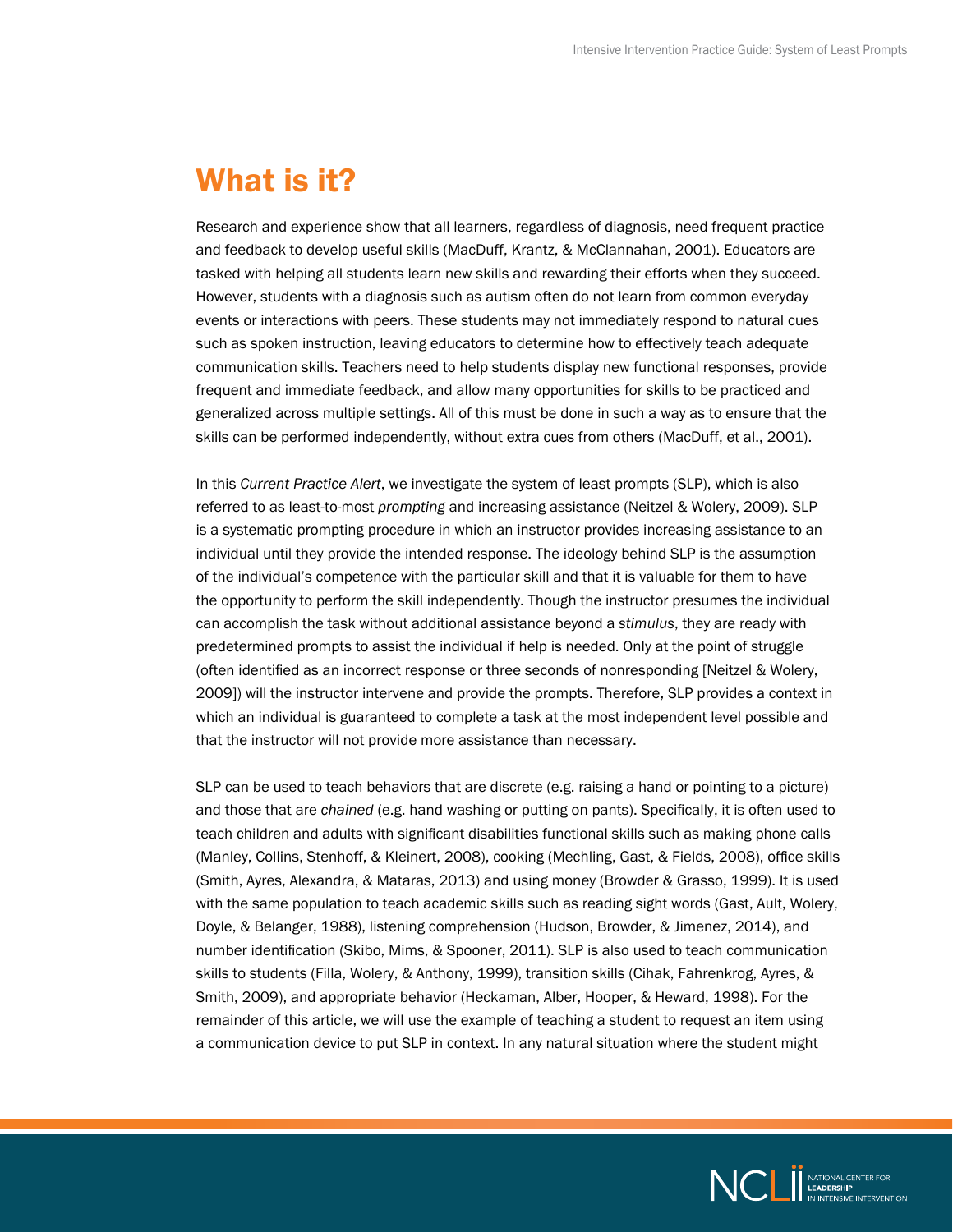<span id="page-4-0"></span>require or want an item, an instructor would wait to provide assistance until the student has been given multiple opportunities to ask for the item. The instructor would provide predetermined levels of assistance to support the student, but always allow for the maximum level of independence in responding. The specific steps will be described in the *How does it work?* Section.

### For whom is it intended?

SLP can be used with anyone, but it is most often cited in research and used in practice with individuals who have moderate to severe intellectual disabilities and/or autism (Spooner, Knight, Browder, & Smith, 2011). Research about using SLP with students tends to focus on children in early childhood or students aged 18-22, and is sparser for elementary to middle schoolers. However, there is nothing in the research that exists to support that SLP is more or less effective with any specific age groups. Educators should use SLP because prompting hierarchies provide a systematic method of guiding students to learn and use new skills, as well as, a framework for teachers to communicate about a student's learning and level of independence.

### How does it work?

SLP involves a predetermined set of prompts at an increasing level of assistance. Before beginning instruction, the team needs to specifically identify which skill they are teaching and what it will look like when the individual responds correctly; complete a task analysis of the target skill; determine the prompts to be used; and identify reinforcement to be used (Figure 1). To illustrate this process, we will use the example of teaching a child to request an item using a communication device. The target skill or behavior needs to be described in observable, measurable terms to guarantee that data can be collected and that success can be easily recognized. If the target skill is a chained behavior, more task analysis and operational definitions are necessary (Neitzel & Wolery, 2009). For our example, we will define the target behavior as using the communication device to construct the sentence, "I need paper," and hitting the "textto-speech" button on the device.

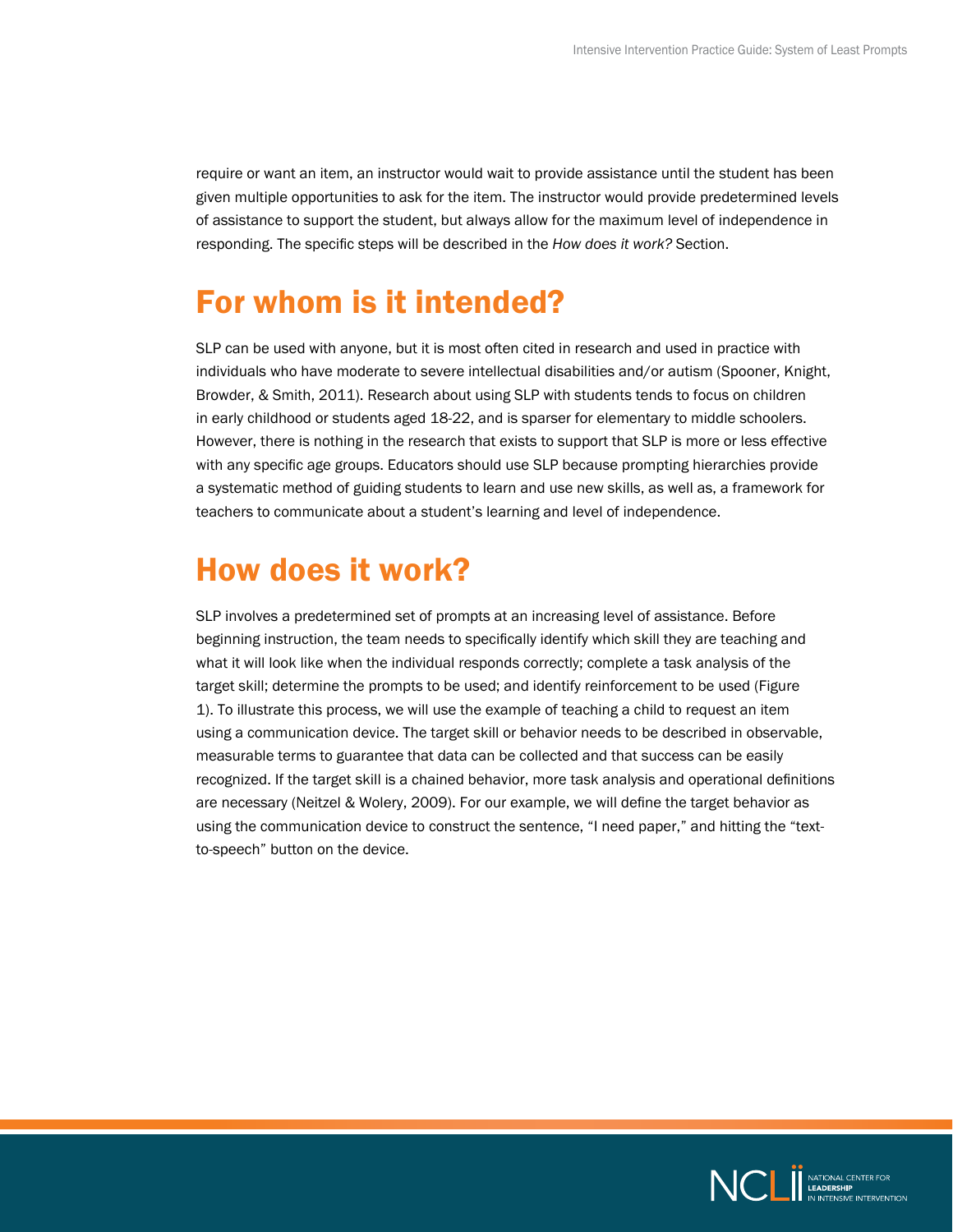### <span id="page-5-0"></span>Figure 1.

Prior to implementing SLP

- 1. Operationalize target behavior/skill
- 2. Complete a task-analysis of the behavior/skill
- 3. For each skill in the task-analysis, determine the following prompts
	- a. Natural/original prompt
	- b. Non-controlling prompt
	- c. Controlling prompt
- 4. Determine reinforcement schedule at each level of prompting (what will be used, how/ how much will be delivered)

In order to be prepared to prompt at exactly the right moment, the team needs to do a task analysis of the skill. Task analysis involves breaking down the larger skill into multiple steps on the way to completing the task (Collins, 2012). For each step in the larger task, the team must come up with a hierarchy of prompts. For a child to request an item with a communication device, they need to first acknowledge the need for an item, then scroll through the device, pick out the correct parts of the sentence, and hit the "text-to-speech" button to verbally "say" the request aloud. This specific example assumes that the student would be in close enough proximity to the conversation partner that they would be able to acknowledge the request.

The team then needs to determine what cues will prompt the student to perform the target behavior. Those cues may occur naturally in the environment (e.g. using the bathroom), at the conclusion of a prior activity (e.g. the next step in making a peanut butter sandwich after spreading the peanut butter), or externally (e.g. the buzzer on an apartment intercom). Prompts are generally classified by intrusiveness or restrictiveness, with natural cues being the least intrusive and total physical prompting being the most (Collins, 2012). The team will always start with the least intrusive prompt possible and increase the level of intrusiveness if the individual does not perform the correct response. All of these prompt decisions must be made and the whole team must be trained in delivering the prompts before starting the procedure with the individual. The team may decide on the number of prompts they need for the individual and their task, but the general rule is to have the original/natural prompt (independent), a minimal assistance prompt (or non-controlling prompt), and a maximum assistance prompt (or controlling prompt). For our example, the original/natural prompt is the cue to begin a writing activity and the student does not have any paper left in his/her writing folder. If other students request paper and the teacher delivers it, this is also considered an original/natural prompt. The non-controlling prompts could include the instructor moving closer to the student, gesturing to the communication device,

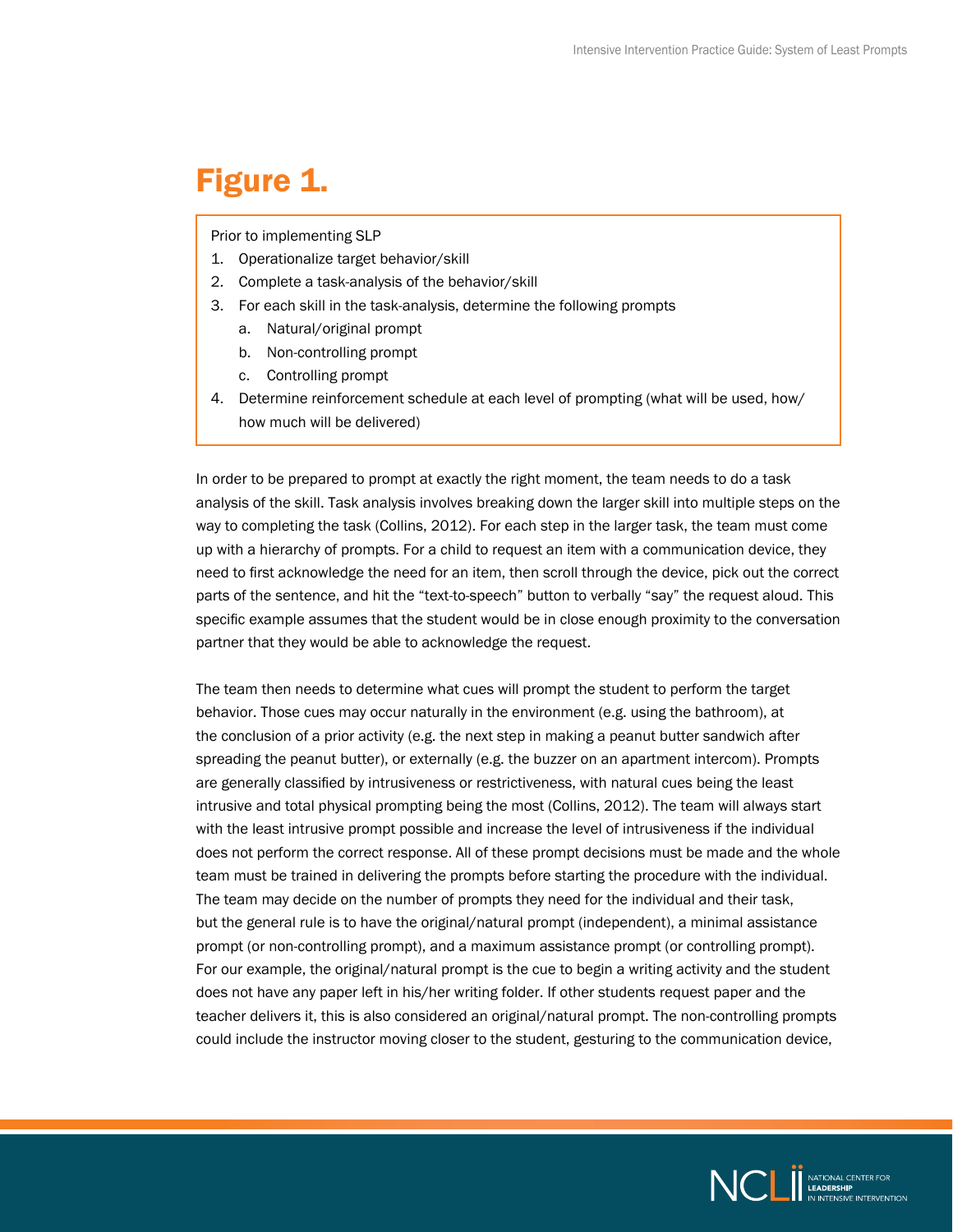and possibly asking if the student needs anything. The controlling prompt would be first explicitly showing and telling the student to use his/her communication device. If the student needs more prompting, this could include physically assisting the student to push the correct buttons on the device to request the paper.

The last piece of SLP that needs to be in place before starting the procedure with an individual is reinforcement. The instructor will deliver reinforcement to the individual for correct responses and the success of SLP hinges on the effectiveness of the reinforcer. If the individual is not motivated to perform the task, SLP will not be effective. The team can conduct preference assessments, observations, and/or interviews with the individual and the rest of the team to determine the most effective reinforcement. This may change after the procedure begins, based on level of motivation displayed by the individual.

SLP always begins by first allowing the individual to respond independently. If the individual does not respond accurately, the instructor administers a predetermined minimal assistance prompt. If the individual still does not respond accurately, the instructor administers a predetermined maximal assistance prompt to ensure a correct response. Reinforcement is required to increase the individual's likelihood of responding correctly. The multiple opportunities and increasing levels of prompts are used for each opportunity the individual has to respond. Prompts should be tailored to the child and consistent across implementing staff. Every responding opportunity follows the pattern of independent opportunity, minimal assistance prompt if necessary, then maximal assistance prompt if necessary. For this example, the natural reinforcement is that they would receive the paper. In addition to this, the team would provide social praise in the form of verbal encouragement (e.g., "Here is your paper! Thanks for using your device to ask!") and physical rewards (e.g., high fives or fist bumps).

Putting it all together, the original prompt is the natural situation that occurs in which s/ he requires paper to complete a task (see Figure 2). If the child requests help, that would be considered independently completing the task and s/he would be reinforced. If the situation does not automatically prompt the student to request the paper, the instructor would provide a noncontrolling prompt such as moving closer to the child, gesturing to the communication device, or modeling the request. This is considered non-controlling because, although it is more intrusive than the natural prompt, the child is not forced, or controlled, to perform the action; the instructor merely makes the target behavior (requesting paper) easier for the student. If the child requests the paper after the non-controlling prompt, they are reinforced. If they do not request help at this point, the instructor would deliver the predetermined controlling prompt. For this example, the controlling prompt would be physically assisting the child to request paper on their communication device. Note that the controlling prompt must require the child to perform the action.

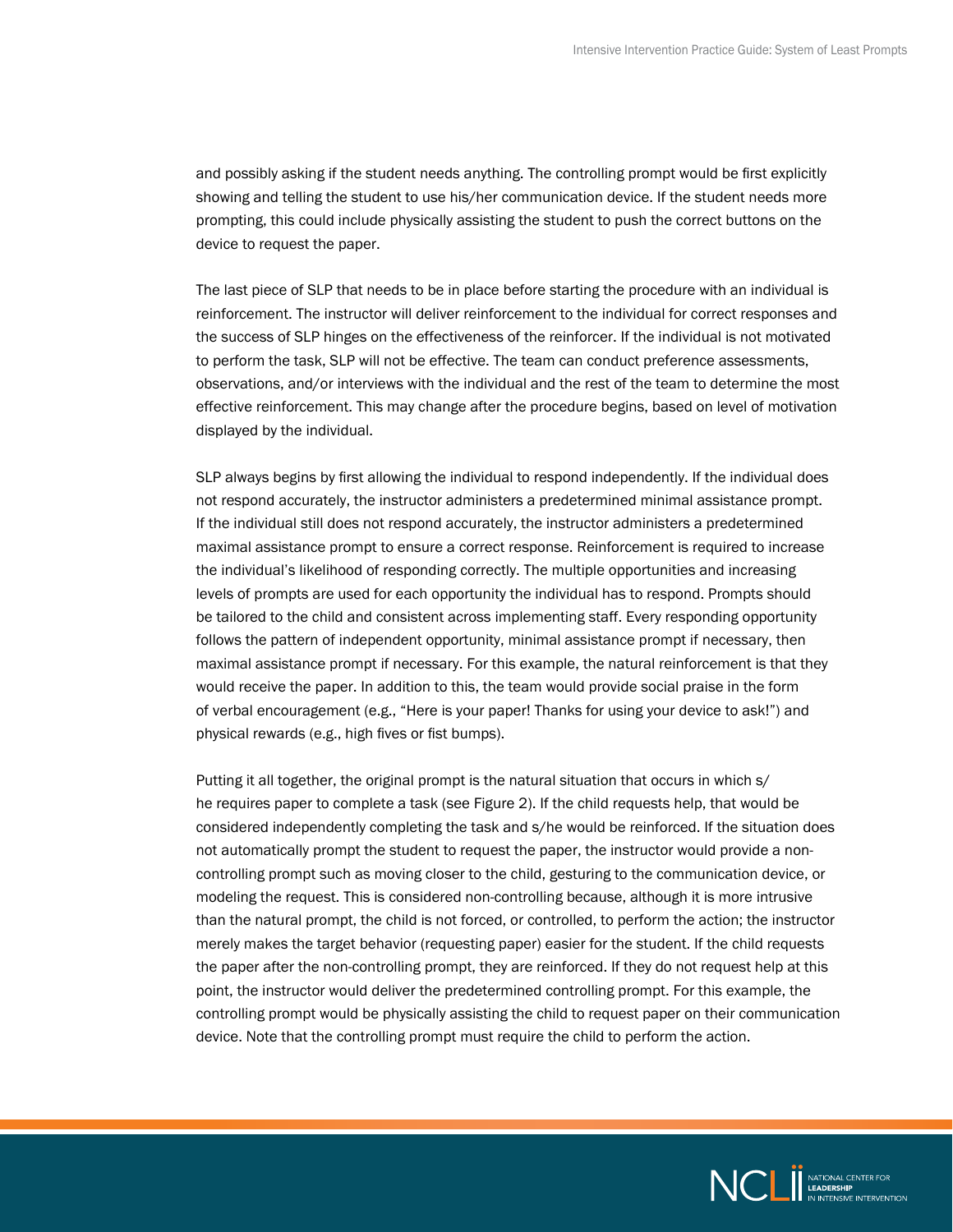### <span id="page-7-0"></span>Figure 2.

#### Steps of SLP

- 1. Natural/original prompt
	- a. Student performs target response: deliver reinforcementNon-controlling prompt
	- b. Student does not perform target response: proceed to non-controlling prompt Complete a task-analysis of the behavior/skill
- 2. Non-controlling prompt
	- a. Student performs target response: deliver reinforcement
	- b. Student does not perform target response: proceed to controlling prompt
- 3. Controlling prompt

### How practical is it?

SLP has been used to teach a wide variety of skills including play and academic skills, and conversation behaviors for students with mild to severe disabilities as well as children without disabilities. This method is simple to train staff and inexpensive to implement. However, SLP is most effective when everyone working with an individual on a particular skill to be implementing the prompting procedure the same way. The wait time before prompting, the levels of prompting, and the identification of correct and incorrect responses must be uniform across the team (Neitzel & Wolery, 2009).

### How adequate is the research knowledge base?

Wolery et al. indicated the system of least prompts is a traditional instructional strategy that is used to teach both discrete responses and chained tasks (1986). In a systematic review of twelve different instructional strategies, it was noted that the system of least prompts was used more frequently than any other method. The research notes and documents the use of systems across a variety of skill domains including community and daily living, social/leisure, vocational, selfcare, motor, language and cognitive domains West and Billingsley (2005). The systems of least prompting procedure has a long history and a strong research base in teaching individuals with a variety of disabilities and of various ages (Doyle, Wolery, Ault, & Gast, 1988). Demchak, conducted a literature review on response prompting procedures, and concluded that most-to-least prompting is associated with fewer errors than least-to-most prompting. Constant time delay and

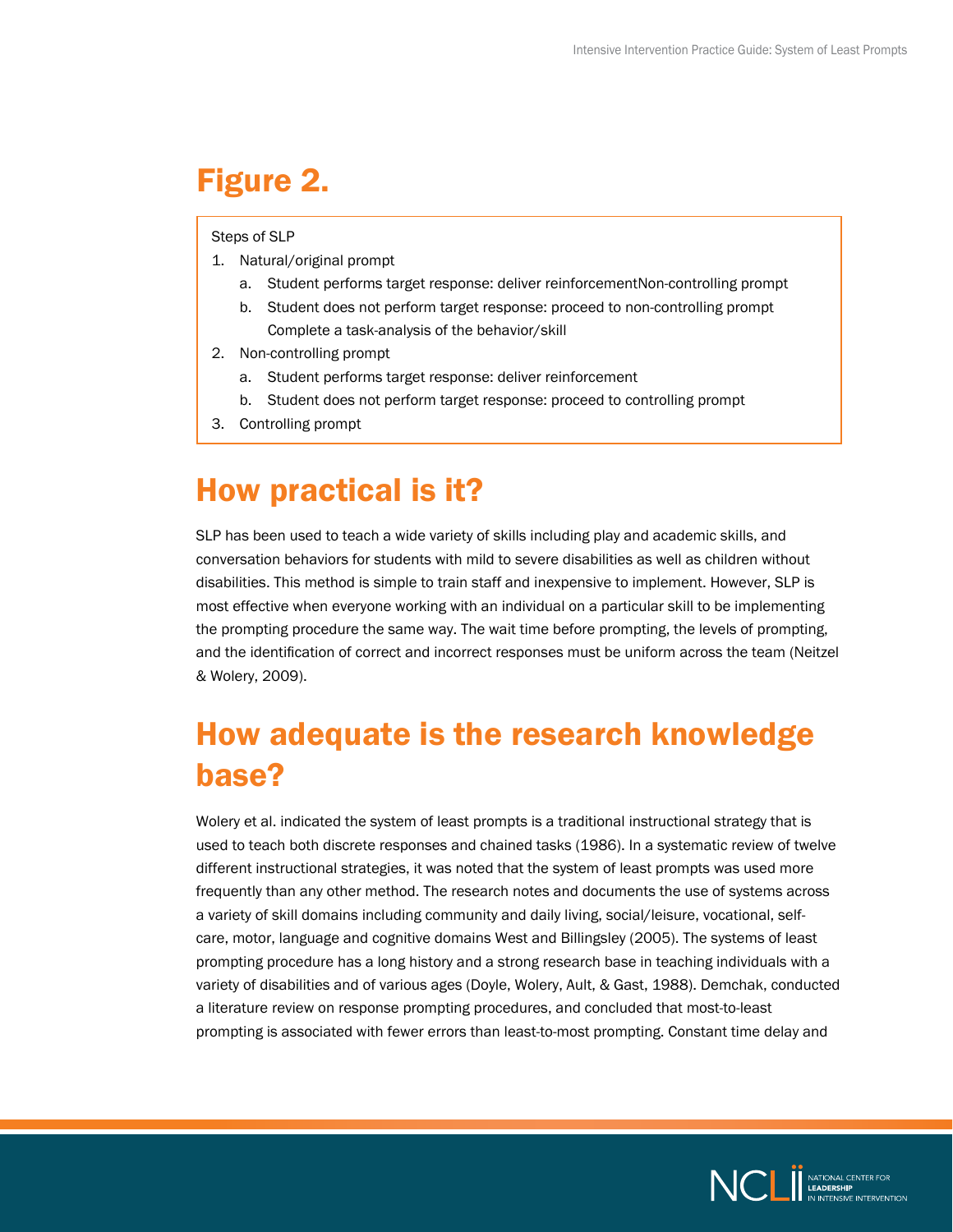<span id="page-8-0"></span>least–to-most prompting are equally effective in teaching chains but constant time delay is more efficient. Progressive time delay is more efficient than least-to-most prompting. More comparative research on prompt fading methods would be useful to help guide practitioners.

### How effective is it?

Learning is a process of understanding how to respond to specific and changing cues across environments. Teachers use prompts to help their students become successful. Because response prompts are supplementary, educators fade them, so the students respond appropriately when only the natural cue is present. Effectiveness and efficiency of teaching are often cited as critical factors in evaluating chaining procedures. The system of least prompts is considered to be effective because it is a fading method designed to achieve appropriate student responding when only the natural cue is presented. Systematic fading of prompts is also important to promote prompt-free and independence performance. The popularity of the system of least prompts may be accounted for by its ease of application since it does not require an assessment to determine student growth or a frequent review of student performance data to determine instructional decisions. Given the self-fading qualities, systems of least prompts would seem useful where numerous individuals (peers, educators, paraprofessionals, support professionals) who have not had extensive training in systematic instructional procedures may provide educational support and procedures for students with significant disabilities (West & Billingsley, 2005). As with SLP (and any type of prompt fading), practitioners need to make sure they are using reinforcement differentially based on independence. Less independence should result in lower levels of reinforcement (e.g., just praise but no concrete reinforcer). Using reinforcement effectively is critical to the success of SLP, otherwise there is no reinforcement for increasing independence. Finally, there is some research that SLP can be made more efficient by adding in a time delay (Libby, Weiss, Bancroft, & Ahearn, 2008). Essentially practitioners would add in a set delay before providing the most intrusive prompt. This gives the student the opportunity to respond independently before prompting.

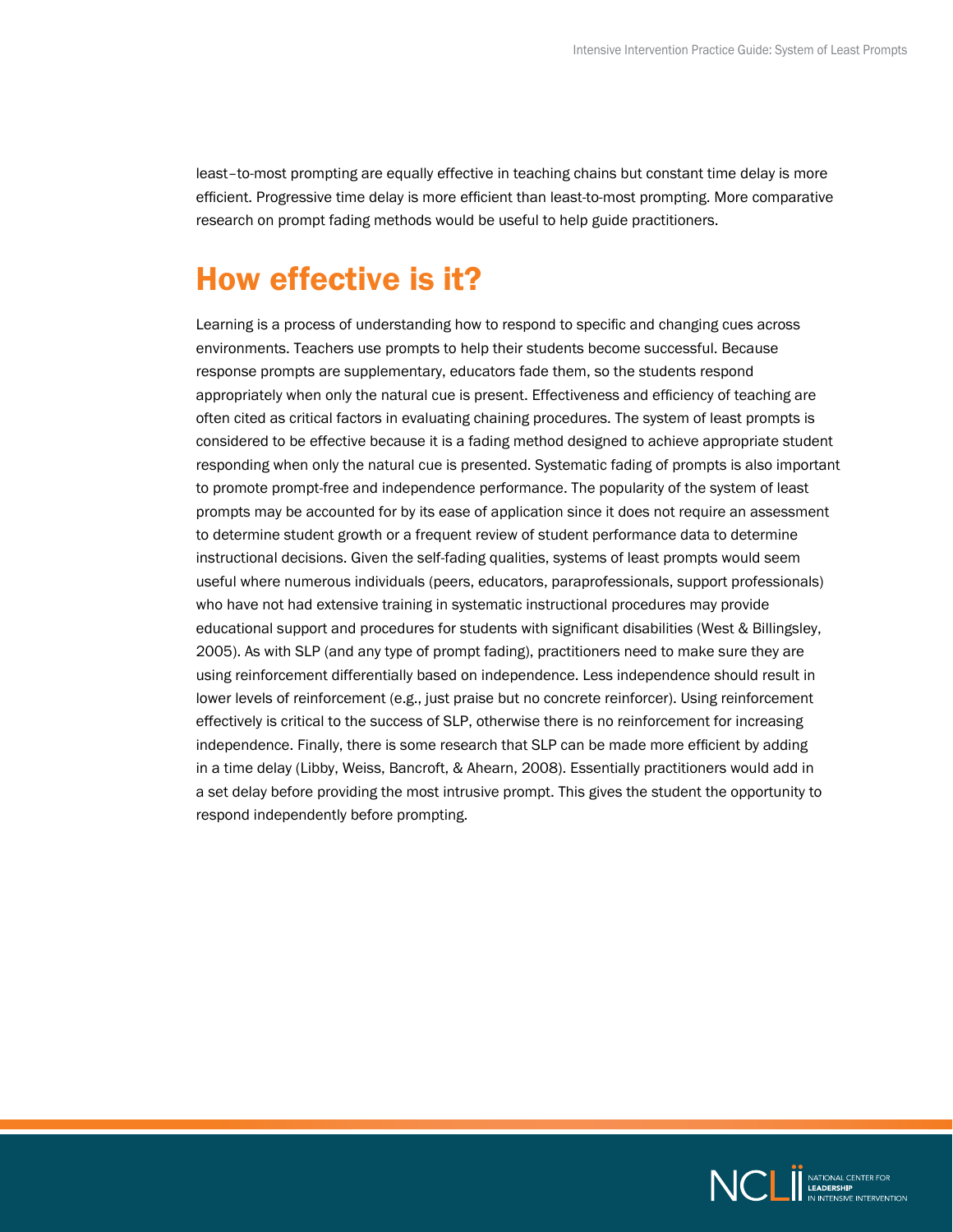### <span id="page-9-0"></span>What questions remain?

Given the popularity of the systems of least prompts, it is surprising that there is a lack of research in regards to examining procedural variations that might increase the efficacy of this strategy West and Billingsley (2005). Although easy to employ, widely used, and frequently recommended, the system of least prompts is often less efficient than other prompt fading procedures (Ault, Wolery, Doyle & Gast, 1989). A primary goal of instruction is to teach students to respond appropriately to task stimuli, and instructional strategies aid in achieving this goal by ensuring effective and efficient transfer of stimulus control from the teacher delivered prompts to intended discriminative stimuli. An instructional strategy is considered useful when students acquire skills being taught with the procedure and efficient when it minimizes time and effort to learn the skill (Wolery, Ault, & Doyle, 1992). Other strategies that are errorless in nature (e.g. most-to-least prompting, progressive time delay) produce results more quickly, as students do not experience the opportunity to respond incorrectly. It is important to keep basic learning science in mind, specifically that practicing doing something incorrectly will require more opportunities to practice responding correctly, therefore increasing the amount of time necessary to perform the skill correctly without prompting. Because the system of least prompts is widely recommended as an effective instructional method for students with severe disabilities, future research should continue to examine ways by which efficiency of the systems of least prompts might be maximized by analyzing additional parameters of the strategy.

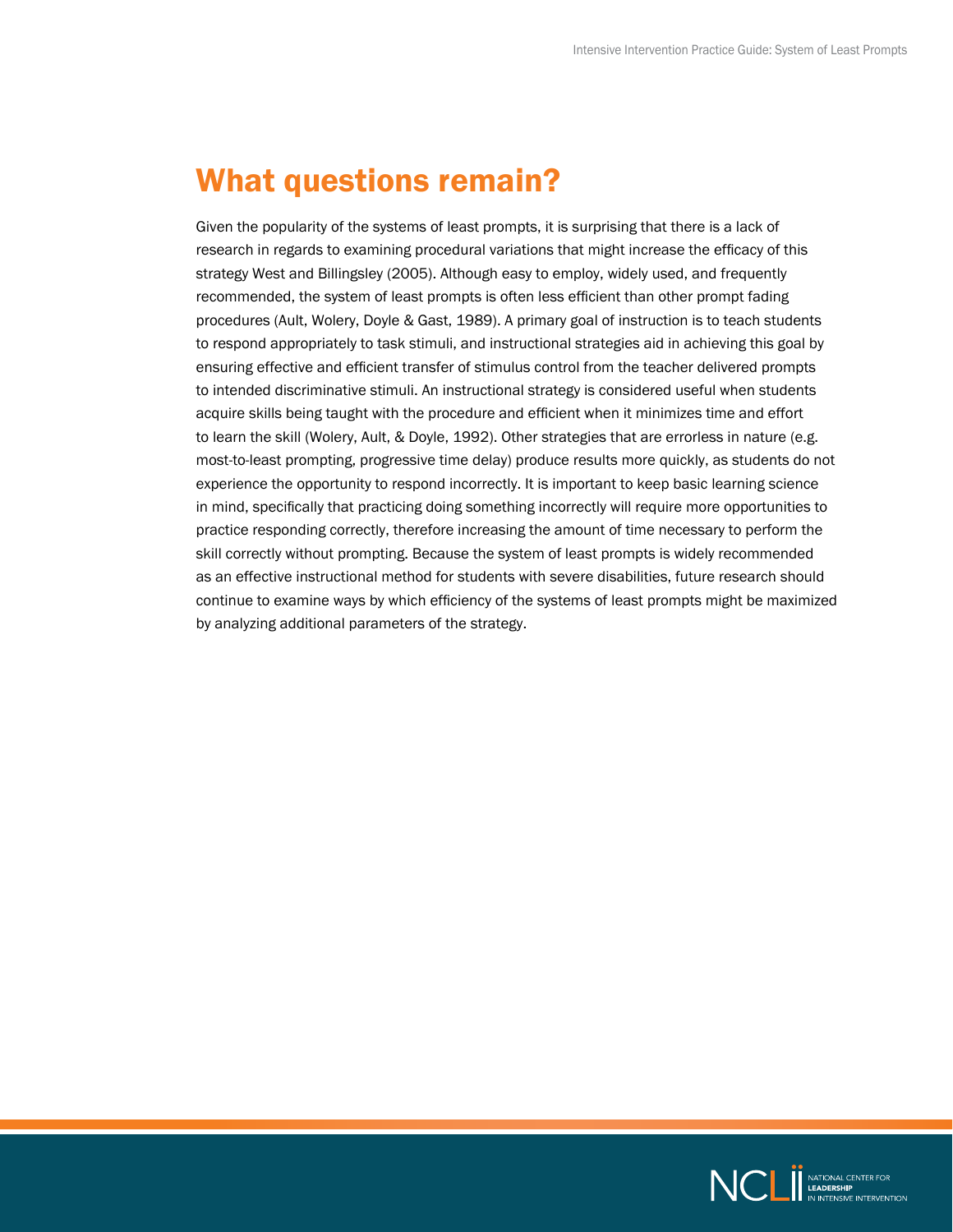| <b>Terms</b>                     | <b>Definition</b>                                                                                                                                                                                                                                                                              |
|----------------------------------|------------------------------------------------------------------------------------------------------------------------------------------------------------------------------------------------------------------------------------------------------------------------------------------------|
| <b>Stimulus</b>                  | A stimulus is any object, event, or person that evokes a behavior                                                                                                                                                                                                                              |
| Chained<br><b>Behavior</b>       | <b>Chained behaviors</b> are those which involved a series of linked actions to<br>complete                                                                                                                                                                                                    |
| Prompting                        | A <b>prompt</b> can be defined as a cue or hint meant to induce a person to<br>perform a desired behavior. A fancy way of saying this is: An antecedent that<br>induces a person to perform a behavior that otherwise does not occur.                                                          |
| Progressive<br><b>Time Delay</b> | Progressive time delay increases the amount of time between the natural<br>cue to perform a task and when you would provide help. The time is<br>increased over a number of trials                                                                                                             |
| Reinforcement                    | <b>Reinforcement</b> is an event that increases behavior. In the classroom,<br>reinforcement occurs as teachers manage the environmental events that<br>follow students' desired ways of behaving so to increase the strength and<br>future likelihood of that behavior.                       |
| Original/<br>natural prompt      | Original/natural prompts refer to the environment itself that would elicit the<br>target behavior, without any additional supports or cues                                                                                                                                                     |
| Controlling<br>prompt            | <b>Controlling prompts</b> are stimuli that are added to the target stimulus or<br>after the target stimulus to help the student make the target response that<br>requires the student to perform the target behavior. It might be a physical<br>prompt, a verbal prompt, or a positional cue. |
| Non-controlling<br>prompt        | Non-controlling prompts are stimuli that are added to or after the target<br>stimulus that increases makes performing the target behavior easier for the<br>student, but does not require the student to perform the target behavior.                                                          |
| Hierarchy of<br>prompts          | A prompting hierarchy is a systematic method of assisting students in the<br>learning and skill acquisition process. Prompts are only used as a support to<br>students when necessary and only for as long as is necessary, with a plan in<br>place for phasing out all levels of prompts.     |

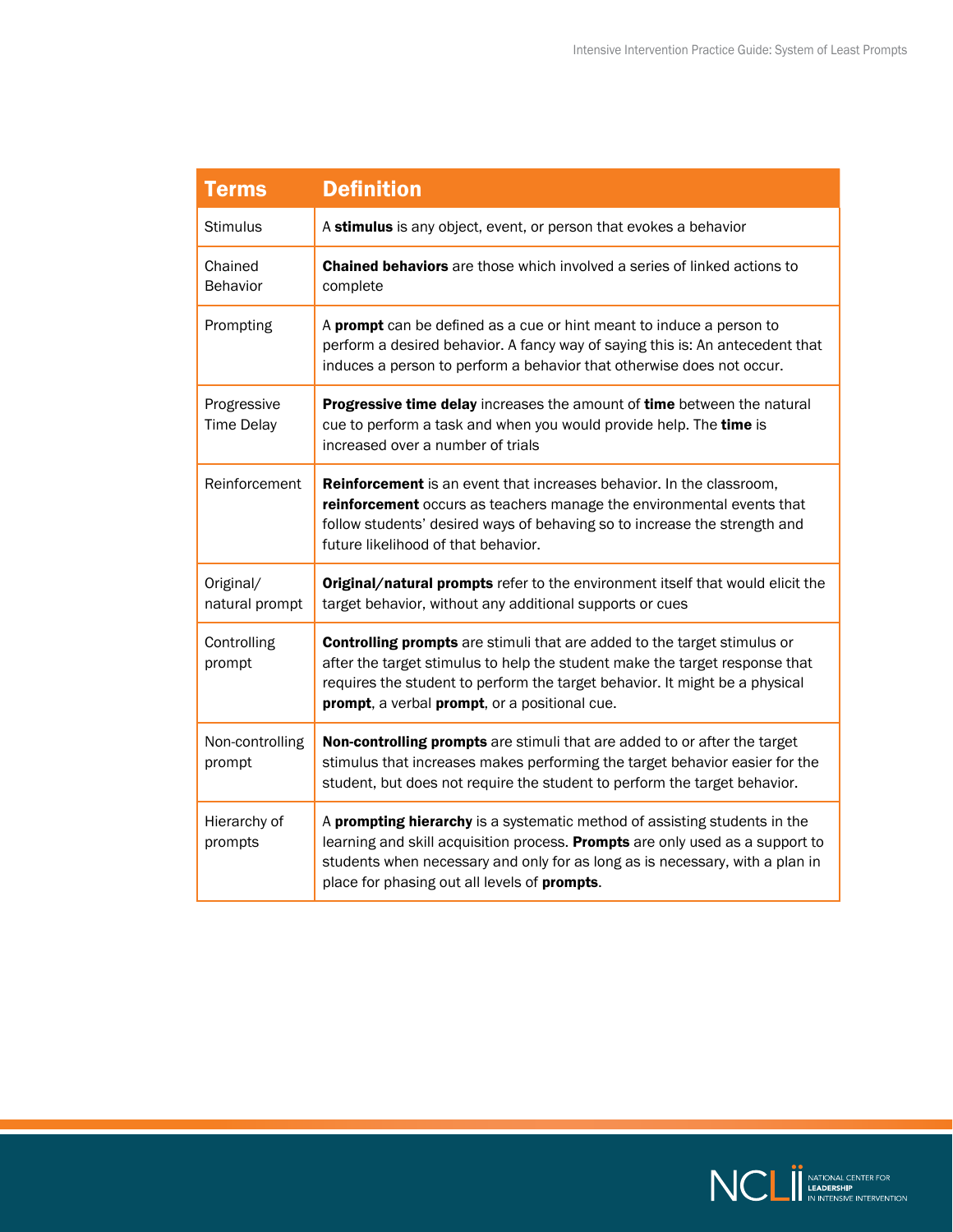### <span id="page-11-0"></span>Where can I learn more?

• Fields, C. J. (2013). Tips for home and school: Using the system of least to most prompts [handout]. Retrieved from [http://unr.edu/ndsip/tipsheets/](http://unr.edu/ndsip/tipsheets/UsingLeasttoMostPrompts.pdf) [UsingLeasttoMostPrompts.pdf](http://unr.edu/ndsip/tipsheets/UsingLeasttoMostPrompts.pdf)

This handout describes SLP in an easy-to-read, straight-forward way that makes it a great resource to share with families, paraprofessionals, and other staff members.

- Griffen, A. K., Ault, M. J., & Pennington, R. C. A teacher's toolbox of knowledge: System of least prompts (SLP) instructional procedure [handout]. Retrieved from [registration.ocali.org/rms\\_event\\_sess\\_handout/5807\\_Handout.pdf](http://registration.ocali.org/rms_event_sess_handout/5807_Handout.pdf) This handout explains the vocabulary and basic procedure of SLP.
- Inge, K. Autism Q&A: Using a least to most prompts teaching strategy. Retrieved from <https://vcuautismcenter.org/resources/factsheets/content.cfm/1007> This resource is for practitioners who understand the basics of SLP, but have specific implementation questions.
- Ledford, J.R. & Chazin, K.T. (2016). System of least prompts. In Evidence-based instructional practices for young children with autism and other disabilities. Retrieved from [http://vkc.mc.vanderbilt.edu/ebip/system-](http://vkc.mc.vanderbilt.edu/ebip/system)of-least-prompts This website presents an overview of SLP as well as videos of its implementation, all presented in a format similar to this publication.
- Neitzel, J., & Wolery, M. (2009). Steps for implementation: Least-to-most prompts. Chapel Hill, NC: National Professional Development Center on Autism Spectrum Disorders, Frank Porter Graham Child Development Institute, The University of North Carolina. Retrieved from [http://autismpdc.fpg.unc.edu/sites/autismpdc.fpg.unc.edu/](http://autismpdc.fpg.unc.edu/sites/autismpdc.fpg.unc.edu/files/Prompting_Steps-Least.pdf) [files/Prompting\\_Steps-Least.pdf](http://autismpdc.fpg.unc.edu/sites/autismpdc.fpg.unc.edu/files/Prompting_Steps-Least.pdf)

This is a step-by-step guide for implementing SLP.

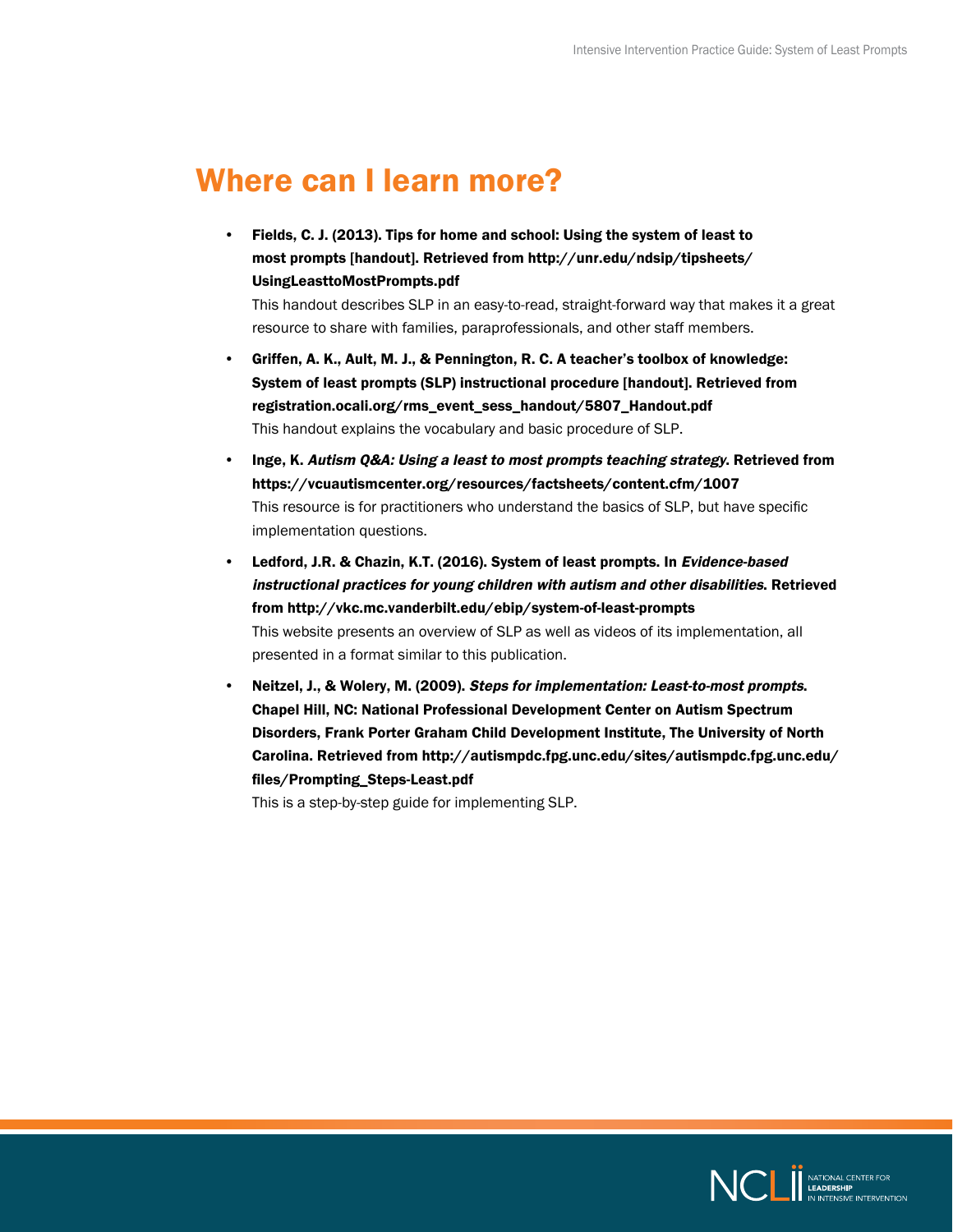### <span id="page-12-0"></span>References

- Ault, M. J., Wolery, M., Doyle, P. M., & Gast, D. L. (1989). Review of comparative studies in the instruction of students with moderate and severe handicaps. *Exceptional Children, 55*(4), 346- 356.
- Browder, D. M., & Grasso, E. (1999). Teaching money skills to individuals with mental retardation a research review with practical applications. *Remedial and Special Education, 20*(5), 297-308.
- Cihak, D., Fahrenkrog, C., Ayres, K., & Smith, C. (2010). The use of video modeling via a video iPod and a system of least prompts to improve transitional behaviors for students with autism spectrum disorders in the general education classroom. *Journal of Positive Behavior Interventions, 12*, 103–115.
- Collins, B. C. (2012). *Systematic instruction for students with moderate and severe disabilities*. Paul H. Brookes Publishing Company.
- Demchak, M. (1990). Response prompting and fading methods: A review. *American Journal on Mental Retardatio*n.
- Filla, A., Wolery, M., & Anthony, L. (1999). Promoting children's conversations during play with adult prompts. *Journal of Early Intervention, 22*(2), 93-108.
- Gast, D. L., Ault, M. J., Wolery, M., Doyle, P. M., & Belanger, S. (1988). Comparison of constant time delay and the system of least prompts in teaching sight word reading to students with moderate retardation. *Education and Training in Mental Retardation*, 117-128.
- Heckaman, K. A., Alber, S., Hooper, S., & Heward, W. L. (1998). A comparison of least-to-most prompts and progressive time delay on the disruptive behavior of students with autism. *Journal of Behavioral Education,8*(2), 171-201.
- Hudson, M. E., Browder, D. M., & Jimenez, B. A. (2014). Effects of a peer-delivered system of least prompts intervention and adapted science read-alouds on listening comprehension for participants with moderate intellectual disability. *Education and Training in Autism and Developmental Disabilities,49*(1), 60.
- Ledford, J.R. & Chazin, K.T. (2016). System of least prompts. In *Evidence-based instructional practices for young children with autism and other disabilities*. Retrieved from [http://vkc.](http://vkc.mc.vanderbilt.edu/ebip/system) [mc.vanderbilt.edu/ebip/system](http://vkc.mc.vanderbilt.edu/ebip/system)-of-least-prompts
- Manley, K., Collins, B. C., Stenhoff, D. M., & Kleinert, H. (2008). Using a system of least prompts procedure to teach telephone skills to elementary students with cognitive disabilities. *Journal of Behavioral Education, 17*(3), 221-236.